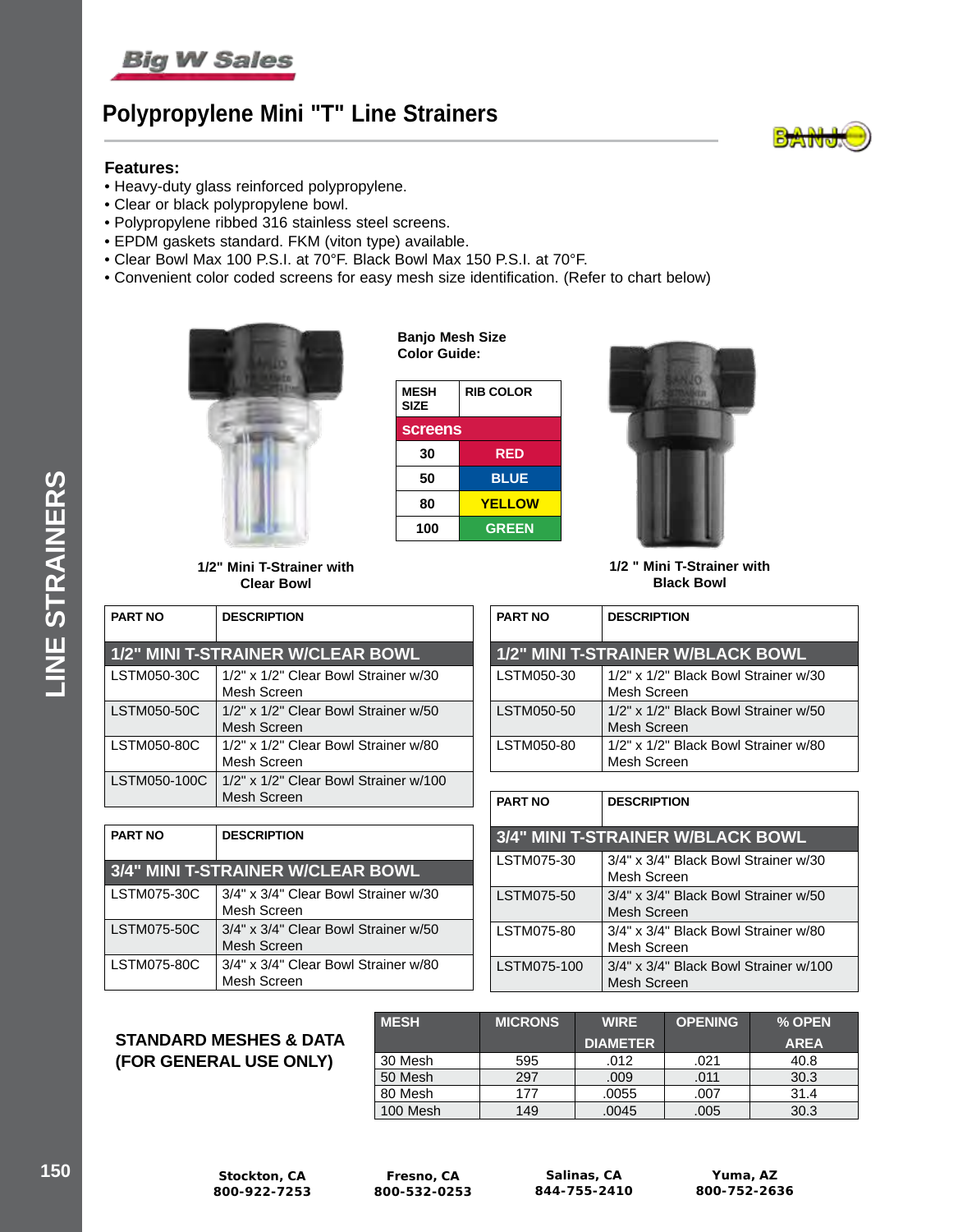### **www.bigwsales.com**

# **Polypropylene "T" Line Strainers**



### **Features:**

- Heavy-duty glass reinforced polypropylene.
- Clean-out plug.
- 316 stainless steel reinforced screens.
- EPDM gaskets standard. FKM (viton type) available.
- 150 P.S.I. at 70°F.



| Banjo Mesh Size |
|-----------------|
| Color Guide:    |

| <b>MESH</b><br><b>SIZE</b> | RIB<br><b>COLOR</b> |  |
|----------------------------|---------------------|--|
| <b>screens</b>             |                     |  |
| 16                         | <b>BRN/RED</b>      |  |
| 25/30                      | RED                 |  |
| 50/60                      | <b>BLUE</b>         |  |
| 80                         | <b>YELLOW</b>       |  |
| 100                        | <b>GREEN</b>        |  |



**3/4" & 1" 1-1/4" & 1-1/2"**

| <b>PART NO</b> | <b>DESCRIPTION</b>                          |  |
|----------------|---------------------------------------------|--|
|                | 3/4" T-STRAINER W/SS SCREENS                |  |
| LST075-16      | 3/4" x 3/4" T Strainer w/16 Mesh SS Screen  |  |
| LST075-30      | 3/4" x 3/4" T Strainer w/30 Mesh SS Screen  |  |
| LST075-50      | 3/4" x 3/4" T Strainer w/50 Mesh SS Screen  |  |
| LST075-80      | 3/4" x 3/4" T Strainer w/80 Mesh SS Screen  |  |
| LST075-100     | 3/4" x 3/4" T Strainer w/100 Mesh SS Screen |  |

| <b>PART NO</b> | <b>DESCRIPTION</b>                              |  |
|----------------|-------------------------------------------------|--|
|                | <b>1-1/4" T-STRAINER W/SS SCREENS</b>           |  |
| LST125-16      | 1-1/4" x 1-1/4" T Strainer w/16 Mesh SS Screen  |  |
| LST125-30      | 1-1/4" x 1-1/4" T Strainer w/30 Mesh SS Screen  |  |
| LST125-50      | 1-1/4" x 1-1/4" T Strainer w/50 Mesh SS Screen  |  |
| LST125-80      | 1-1/4" x 1-1/4" T Strainer w/80 Mesh SS Screen  |  |
| LST125-100     | 1-1/4" x 1-1/4" T Strainer w/100 Mesh SS Screen |  |

| <b>PART NO</b> | <b>DESCRIPTION</b>                      |  |
|----------------|-----------------------------------------|--|
|                | <b>1" T-STRAINER W/SS SCREENS</b>       |  |
| LST100-16      | 1" x 1" T Strainer w/16 Mesh SS Screen  |  |
| LST100-30      | 1" x 1" T Strainer w/30 Mesh SS Screen  |  |
| LST100-50      | 1" x 1" T Strainer w/50 Mesh SS Screen  |  |
| LST100-80      | 1" x 1" T Strainer w/80 Mesh SS Screen  |  |
| LST100-100     | 1" x 1" T Strainer w/100 Mesh SS Screen |  |

| <b>PART NO</b> | <b>DESCRIPTION</b>                              |  |
|----------------|-------------------------------------------------|--|
|                | <b>1-1/2" T-STRAINER W/SS SCREENS</b>           |  |
| LST150-16      | 1-1/2" x 1-1/2" T Strainer w/16 Mesh SS Screen  |  |
| LST150-30      | 1-1/2" x 1-1/2" T Strainer w/30 Mesh SS Screen  |  |
| LST150-50      | 1-1/2" x 1-1/2" T Strainer w/50 Mesh SS Screen  |  |
| LST150-80      | 1-1/2" x 1-1/2" T Strainer w/80 Mesh SS Screen  |  |
| LST150-100     | 1-1/2" x 1-1/2" T Strainer w/100 Mesh SS Screen |  |

### **STANDARD MESHES & DATA (FOR GENERAL USE ONLY)**

| <b>MESH</b> | <b>MICRONS</b> | <b>WIRE</b>     | <b>OPENING</b> | % OPEN      |
|-------------|----------------|-----------------|----------------|-------------|
|             |                | <b>DIAMETER</b> |                | <b>AREA</b> |
| 16 MESH     | 1190           | .018            | .044           | 50.7        |
| 30 Mesh     | 595            | .012            | .021           | 40.8        |
| 50 Mesh     | 297            | .009            | .011           | 30.3        |
| 80 Mesh     | 177            | .0055           | .007           | 31.4        |
| 100 Mesh    | 149            | .0045           | .005           | 30.3        |

**Stockton, CA 800-922-7253**

**Fresno, CA 800-532-0253**

**Salinas, CA 844-755-2410**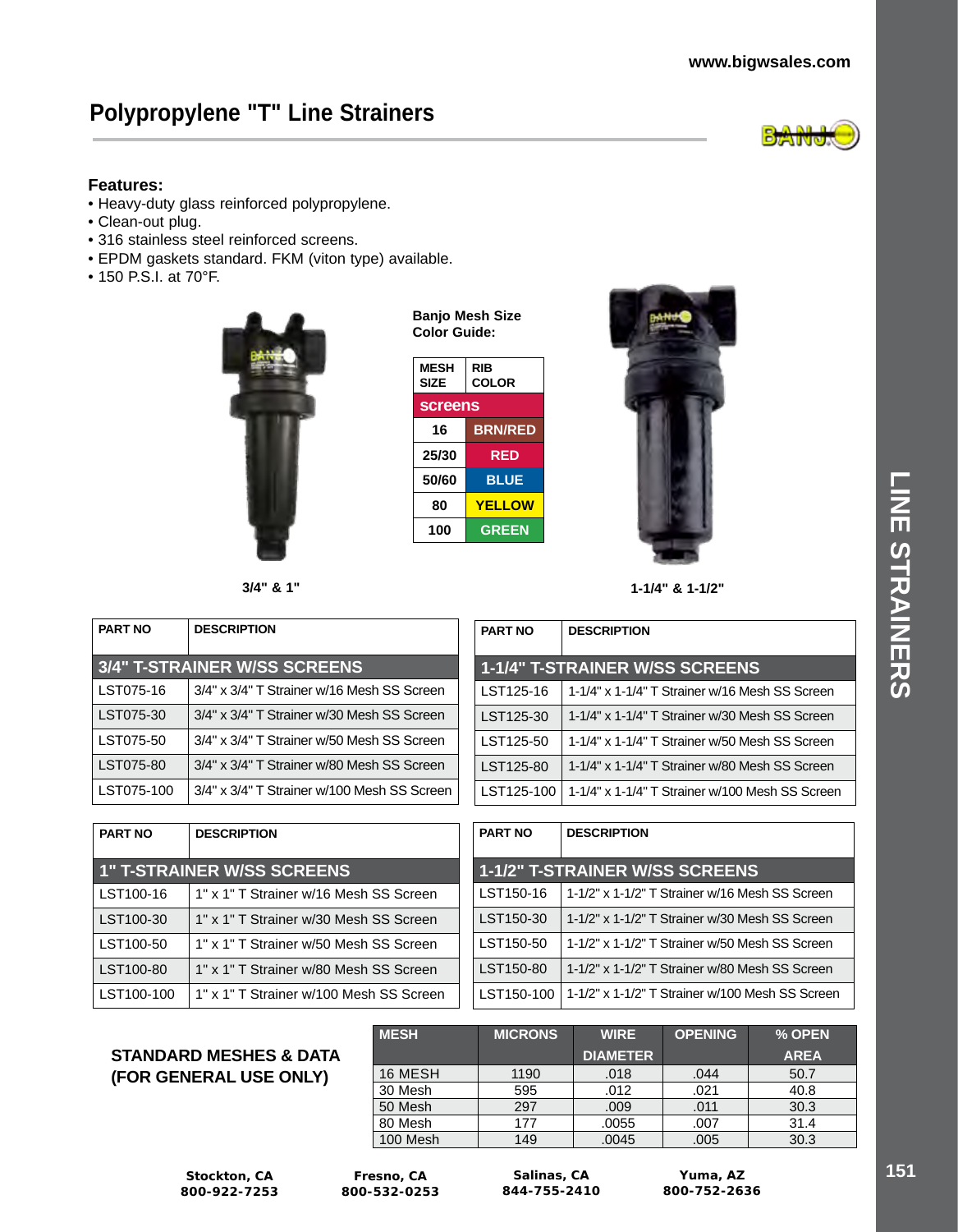

### **2" "T" Line Strainer — Poly/Stainless Combo**

#### **Features:**

- 316 stainless steel head.
- Glass reinforced polypropylene bowl.
- Clean-out plug.
- 316 stainless steel reinforced screens.
- FKM (viton type) gaskets.
- 150 P. S.I. at 70°F.

| <b>PART NO</b> | <b>DESCRIPTION</b>                                         |
|----------------|------------------------------------------------------------|
|                | <b>2" POLY SS T-STRAINER W/SCREENS</b>                     |
| LST200-04SS    | 2" x 2" T Strainer (SS Head & Poly Body) w/4 Mesh Screen   |
| LST200-06SS    | 2" x 2" T Strainer (SS Head & Poly Body) w/6 Mesh Screen   |
| LST200-08SS    | 2" x 2" T Strainer (SS Head & Poly Body) w/8 Mesh Screen   |
| LST200-10SS    | 2" x 2" T Strainer (SS Head & Poly Body) w/10 Mesh Screen  |
| LST200-16SS    | 2" x 2" T Strainer (SS Head & Poly Body) w/16 Mesh Screen  |
| LST200-30SS    | 2" x 2" T Strainer (SS Head & Poly Body) w/30 Mesh Screen  |
| LST200-50SS    | 2" x 2" T Strainer (SS Head & Poly Body) w/50 Mesh Screen  |
| LST200-80SS    | 2" x 2" T Strainer (SS Head & Poly Body) w/80 Mesh Screen  |
| LST200-100SS   | 2" x 2" T Strainer (SS Head & Poly Body) w/100 Mesh Screen |



**Add poly micro valve for easy clean out!**

# **LSQ Polypropylene Line Strainers**

### **Features:**

- Precision molded in glass reinforced polypropylene.
- Cam lever configuration for easy access for cleaning and servicing.
- 3/4" plug in cam lever cap for attaching ball valve for draining or back flushing.
- Poly ribbed 316 stainless steel screen.
- EPDM lathe cut gasket.
- FKM (viton type) gaskets available.
- 75 P.S.I. maximum

| <b>MESH</b><br><b>SIZE</b> | <b>RIB COLOR</b> |  |  |
|----------------------------|------------------|--|--|
| <b>SCREENS</b>             |                  |  |  |
| 6                          | <b>WHITE</b>     |  |  |
| 12                         | <b>BLACK</b>     |  |  |
| 20                         | <b>BEIGE</b>     |  |  |
| 30                         | RED              |  |  |
| 50                         | <b>BLUE</b>      |  |  |
| 80                         | <b>YELLOW</b>    |  |  |
| 120                        | <b>BLACK</b>     |  |  |



| I PART NO | <b>DESCRIPTION</b>                                        |
|-----------|-----------------------------------------------------------|
|           | 1-1/2" LSQ POLY STRAINERS                                 |
|           | LSQ150-50   1-1/2" x 1-1/2" LSQ Strainer w/50 Mesh Screen |
|           |                                                           |

| <b>PART NO</b>               | <b>DESCRIPTION</b>                    |  |  |  |
|------------------------------|---------------------------------------|--|--|--|
| <b>2" LSQ POLY STRAINERS</b> |                                       |  |  |  |
| LSQ200-06                    | 2" x 2" LSQ Strainer w/6 Mesh Screen  |  |  |  |
| LSQ200-20                    | 2" x 2" LSQ Strainer w/20 Mesh Screen |  |  |  |
| LSQ200-30                    | 2" x 2" LSQ Strainer w/30 Mesh Screen |  |  |  |
| LSQ200-50                    | 2" x 2" LSQ Strainer w/50 Mesh Screen |  |  |  |
| LSQ200-80                    | 2" x 2" LSQ Strainer w/80 Mesh Screen |  |  |  |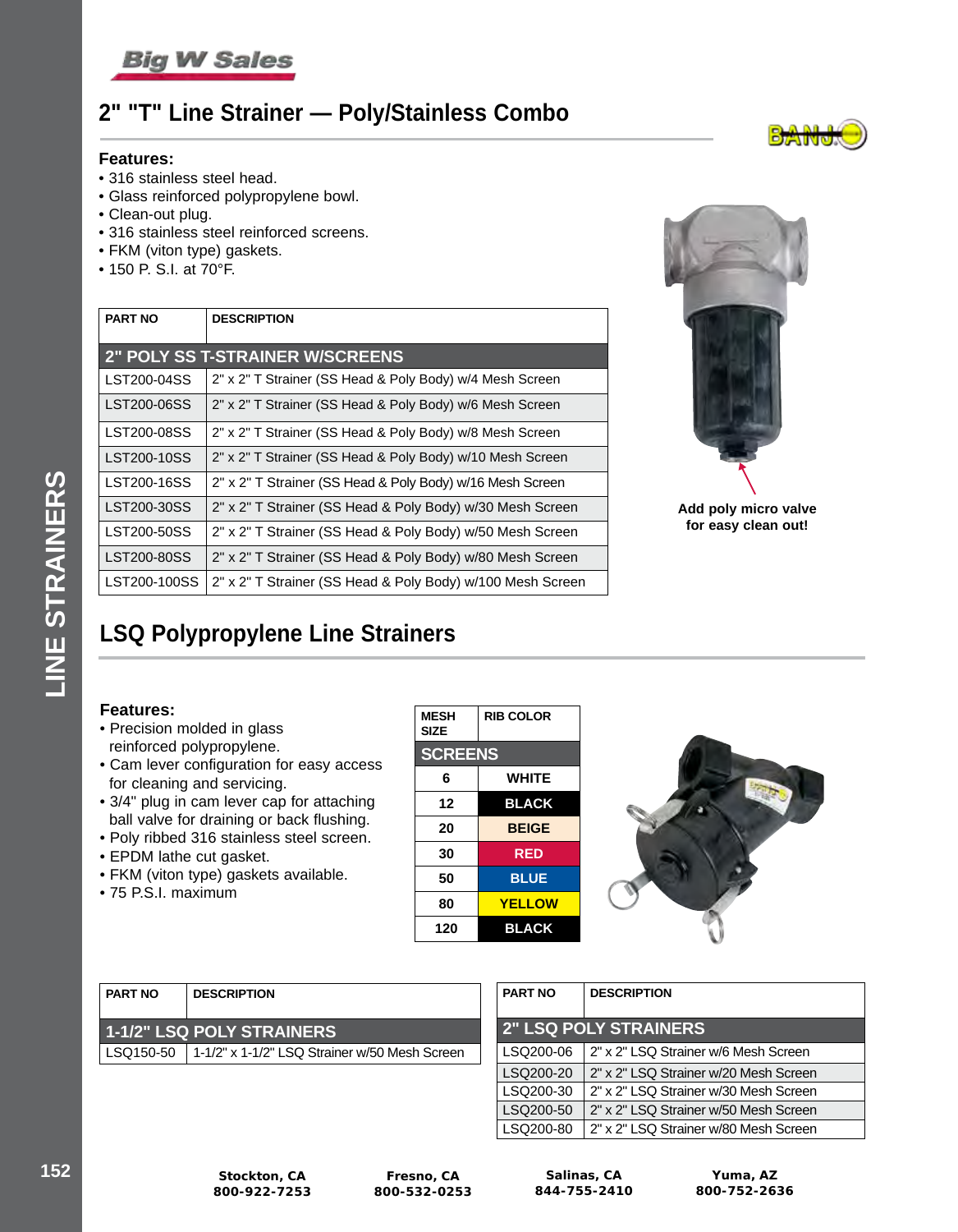# **1/2", 3/4", 1", 1-1/4", 1-1/2" & 2" Poly "Y" Strainers**

### **Features:**

- Precision molded construction.
- Corrosion resistant.
- Lightweight.
- Fiberglass reinforced.
- Easy grip end cap.
- Poly ribbed 316 stainless steel screen.
- EPDM gaskets FKM (viton type) available.
- Heavy duty end cap threads.
- 1/2"- 2" 150 P.S.I. Maximum.
- Clean-out plug.
- Female NPT x Female NPT.

| <b>MESH</b><br>SIZE | <b>RIB COLOR</b> |  |  |
|---------------------|------------------|--|--|
| <b>screens</b>      |                  |  |  |
| 6                   | <b>WHITE</b>     |  |  |
| 12                  | <b>BLACK</b>     |  |  |
| 20                  | <b>BEIGE</b>     |  |  |
| 30                  | <b>RED</b>       |  |  |
| 40                  | <b>BROWN</b>     |  |  |
| 50                  | <b>BLUE</b>      |  |  |
| 60                  | <b>BLUE</b>      |  |  |
| 80                  | <b>YELLOW</b>    |  |  |
| 100                 | <b>GREEN</b>     |  |  |
| 120                 | <b>BLACK</b>     |  |  |



| <b>PART NO</b> | <b>DESCRIPTION</b>                         |
|----------------|--------------------------------------------|
|                | 1/2" Y STRAINER W/POLY RIBBED SS SCREENS   |
| LS050-20       | 1/2" x 1/2" Y Strainer w/20 Mesh SS Screen |
| LS050-40       | 1/2" x 1/2" Y Strainer w/40 Mesh SS Screen |
| LS050-80       | 1/2" x 1/2" Y Strainer w/80 Mesh SS Screen |

| <b>PART NO</b> | <b>DESCRIPTION</b>                     |
|----------------|----------------------------------------|
|                | 1" Y STRAINER W/POLY RIBBED SS SCREENS |
| LS100-20       | 1" x 1" Y Strainer w/20 Mesh SS Screen |
| LS100-40       | 1" x 1" Y Strainer w/40 Mesh SS Screen |
| LS100-80       | 1" x 1" Y Strainer w/80 Mesh SS Screen |
|                |                                        |

### **PART NO DESCRIPTION**

|           | <b>2" Y-STRAINER W/POLY RIBBED SS SCREENS</b>       |
|-----------|-----------------------------------------------------|
| LS200-06  | 2" x 2" Y Strainer w/6 Mesh Poly Ribbed SS Screen   |
| LS200-12  | 2" x 2" Y Strainer w/12 Mesh Poly Ribbed SS Screen  |
| LS200-20  | 2" x 2" Y Strainer w/20 Mesh Poly Ribbed SS Screen  |
| LS200-30  | 2" x 2" Y Strainer w/30 Mesh Poly Ribbed SS Screen  |
| LS200-50  | 2" x 2" Y Strainer w/50 Mesh Poly Ribbed SS Screen  |
| LS200-80  | 2" x 2" Y Strainer w/80 Mesh Poly Ribbed SS Screen  |
| LS200-100 | 2" x 2" Y Strainer w/100 Mesh Poly Ribbed SS Screen |
| LS200-120 | 2" x 2" Y Strainer w/120 Mesh Poly Ribbed SS Screen |

| ∣ PART NO | <b>DESCRIPTION</b>                         |  |  |  |
|-----------|--------------------------------------------|--|--|--|
|           | 3/4" Y STRAINER W/POLY RIBBED SS SCREENS   |  |  |  |
| LS075-20  | 3/4" x 3/4" Y Strainer w/20 Mesh SS Screen |  |  |  |
| LS075-40  | 3/4" x 3/4" Y Strainer w/40 Mesh SS Screen |  |  |  |
| LS075-80  | 3/4" x 3/4" Y Strainer w/80 Mesh SS Screen |  |  |  |

### **PART NO DESCRIPTION**

| 1-1/4" Y STRAINER W/POLY RIBBED SS SCREENS                |
|-----------------------------------------------------------|
| LS125-20   1-1/4" x 1-1/4" Y Strainer w/20 Mesh SS Screen |
| LS125-40   1-1/4" x 1-1/4" Y Strainer w/40 Mesh SS Screen |
| LS125-80   1-1/4" x 1-1/4" Y Strainer w/80 Mesh SS Screen |

| <b>PART NO</b> | <b>DESCRIPTION</b>                              |
|----------------|-------------------------------------------------|
|                | 1-1/2" Y-STRAINER W/POLY RIBBED SS SCREENS      |
| LS150-06       | 1-1/2" x 1-1/2" Y Strainer w/6 Mesh SS Screen   |
| LS150-12       | 1-1/2" x 1-1/2" Y Strainer w/12 Mesh SS Screen  |
| LS150-20       | 1-1/2" x 1-1/2" Y Strainer w/20 Mesh SS Screen  |
| LS150-30       | 1-1/2" x 1-1/2" Y Strainer w/30 Mesh SS Screen  |
| LS150-50       | 1-1/2" x 1-1/2" Y Strainer w/50 Mesh SS Screen  |
| LS150-80       | 1-1/2" x 1-1/2" Y Strainer w/80 Mesh SS Screen  |
| LS150-120      | 1-1/2" x 1-1/2" Y Strainer w/120 Mesh SS Screen |

| <b>MESH</b> | <b>MICRONS</b> | <b>WIRE</b>     | <b>OPENING</b> | % OPEN      |
|-------------|----------------|-----------------|----------------|-------------|
|             |                | <b>DIAMETER</b> |                | <b>AREA</b> |
| 6 Mesh      | 3360           | .035            | .132           | 62.7        |
| 8 Mesh      | 2380           | .028            | .097           | 60.2        |
| 12 Mesh     | 1680           | .023            | .060           | 51.8        |
| 16 Mesh     | 1190           | .018            | .044           | 50.7        |
| 20 Mesh     | 841            | .016            | .034           | 46.2        |
| 30 Mesh     | 595            | .012            | .021           | 40.8        |
| 40 Mesh     | 400            | .010            | .015           | 36.0        |
| 50 Mesh     | 297            | .009            | .011           | 30.3        |
| 60 Mesh     | 250            | .0075           | .009           | 30.5        |
| 80 Mesh     | 177            | .0055           | .007           | 31.4        |
| 100 Mesh    | 149            | .0045           | .005           | 30.3        |
| 120 Mesh    | 125            | .0037           | .0046          | 30.5        |

**(FOR GENERAL USE ONLY)**

**STANDARD MESHES & DATA** 

**Stockton, CA 800-922-7253**

**Fresno, CA 800-532-0253**

**Salinas, CA 844-755-2410**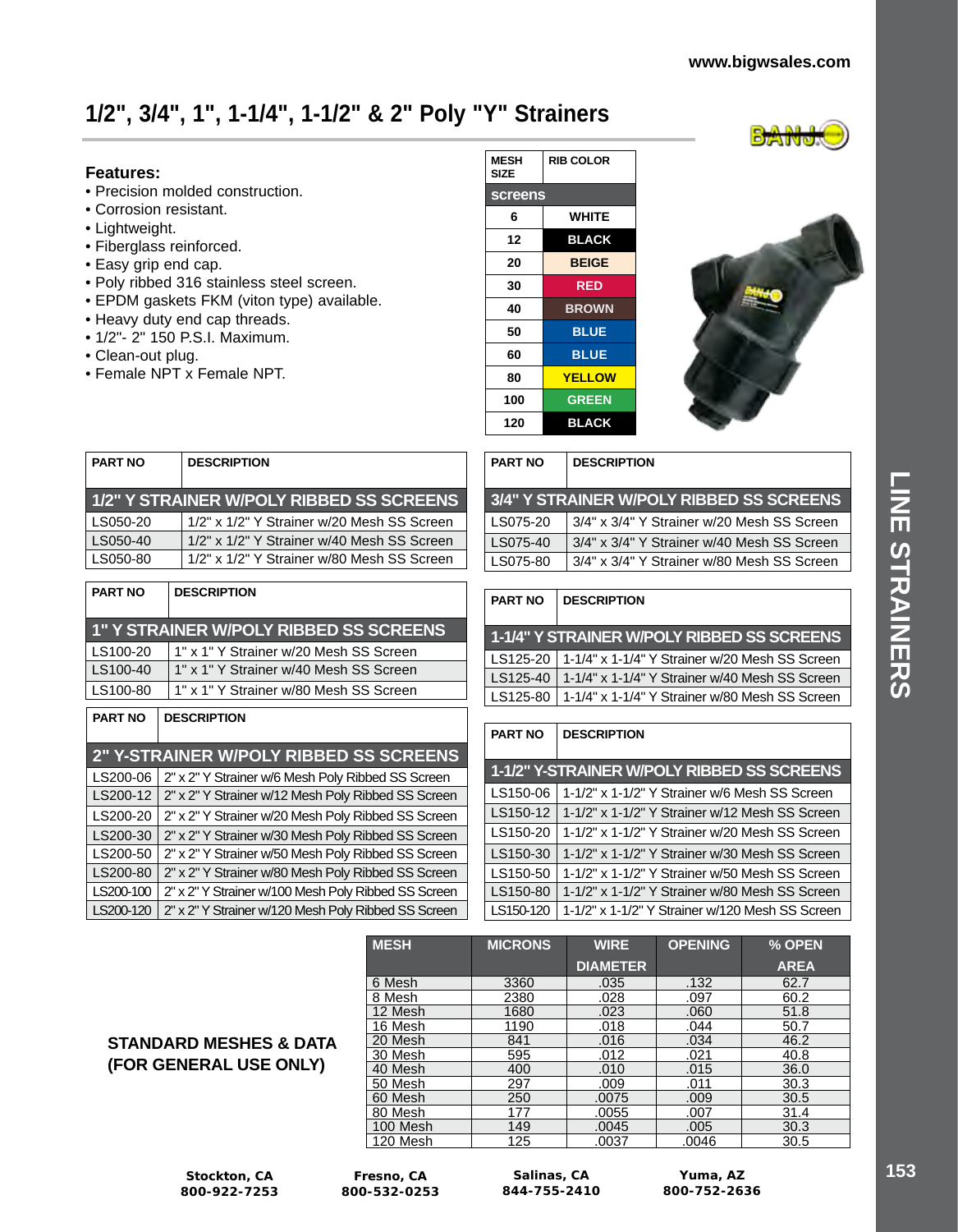

### **3" "Y" Strainers**

### **Features:**

- Lightweight.
- High volume.
- Constructed of glass filled polypropylene.
- ½" drain plug in bottom of cap.
- Reinforced 304 stainless steel screen.
- 3" female NPT threads.
- 75 P.S.I. maximum.

### **Features:**

- EPDM gaskets standard FKM (viton type) available.
- Corrosion resistant.
- 200 P.S.I. maximum.
- Clean-out plug.
- 316 Stainless steel screens sold separately.



|  |  | 3" Female<br><b>NPT threads!</b> |
|--|--|----------------------------------|
|  |  |                                  |



| <b>PART NO</b> | <b>DESCRIPTION</b>                  |  |  |
|----------------|-------------------------------------|--|--|
|                | <b>3" Y-STRAINERS</b>               |  |  |
| LSM300-04      | 3" x 3" Y Strainer w/4 Mesh Screen  |  |  |
| LSM300-08      | 3" x 3" Y Strainer w/8 Mesh Screen  |  |  |
| LSM300-12      | 3" x 3" Y Strainer w/12 Mesh Screen |  |  |
| LSM300-20      | 3" x 3" Y Strainer w/20 Mesh Screen |  |  |
| LSM300-50      | 3" x 3" Y Strainer w/50 Mesh Screen |  |  |

**WARNING: 3" Polypropylene "Y" Strainer to be used on suction side or non-pressure side in all applications.**

**Banjo Mesh Size** 

| <b>MESH</b><br><b>SIZE</b> | <b>RIB COLOR</b> |  |
|----------------------------|------------------|--|
| <b>SCREENS</b>             |                  |  |
| 6                          | <b>WHITE</b>     |  |
| 12                         | <b>BLACK</b>     |  |
| 16                         | <b>BRN/RED</b>   |  |
| 20                         | <b>BEIGE</b>     |  |
| 30                         | <b>RED</b>       |  |
| 40                         | <b>BROWN</b>     |  |
| 50                         | <b>BLUE</b>      |  |
| 80                         | <b>YELLOW</b>    |  |
| 100                        | <b>GREEN</b>     |  |
| 120                        | <b>BLACK</b>     |  |

| <b>PART NO</b>           | <b>DESCRIPTION</b>           |  |
|--------------------------|------------------------------|--|
| <b>3" SS Y-STRAINERS</b> |                              |  |
| <b>LSS300-BC</b>         | 3" SS Body, Cap & Gaskets    |  |
| <b>LSS300-B</b>          | 3" SS Body                   |  |
| <b>LSS300-C</b>          | 3" SS Cap                    |  |
| <b>LSS300-S</b>          | <b>EPDM Screen Seal</b>      |  |
| <b>LSS300-SV</b>         | FKM (viton type) Screen Seal |  |
| <b>LSS300-G</b>          | <b>EPDM Cap Gasket</b>       |  |
| LSS300-GV                | FKM (viton type) Cap Gasket  |  |
| <b>LSS300-H</b>          | Handle/Clamp Assembly        |  |

**Color Guide:** NOTE: Screens Sold Separately







**1/2" 80 Mesh 1" 80 Mesh 2" 80 Mesh**

| . . | -----          |
|-----|----------------|
| 16  | <b>BRN/RED</b> |
| 20  | <b>BEIGE</b>   |
| 30  | <b>RED</b>     |
| ΛN  | RDOWN          |

**Fresno, CA 800-532-0253**

**Salinas, CA 844-755-2410**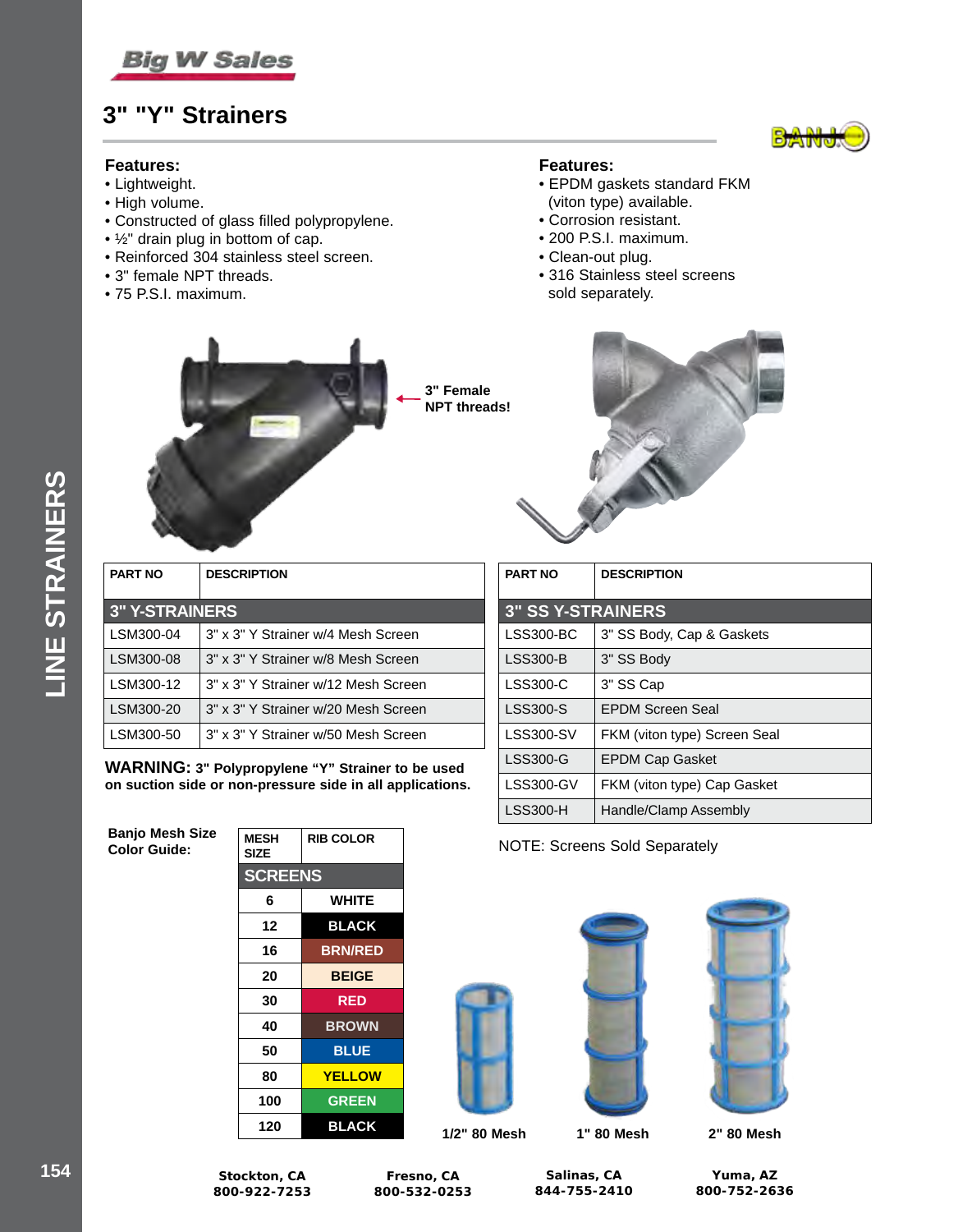## **Tip Strainers**



#### **Mesh Size Color Guide:**

| <b>MESH</b><br>SIZE | RIB<br>COLOR   |  |
|---------------------|----------------|--|
| <b>SCREENS</b>      |                |  |
| 16                  | <b>BRN/RED</b> |  |
| 20                  | <b>BEIGE</b>   |  |
| 25/30               | <b>RED</b>     |  |
| 50/60               | <b>BLUE</b>    |  |
| 80                  | <b>YELLOW</b>  |  |
| 100                 | <b>GREEN</b>   |  |
| 120                 | <b>BROWN</b>   |  |
| 200                 | LT PINK        |  |

### **TeeJet Strainers**

Strainers protect spray tip orifices from clogging and damage. Stainless steel screens are available in 24, 50, 80, 100 and 200 mesh.19845 tip strainers are available in 25 and 50 mesh only.



| <b>PART NO</b>          | <b>STRAINER BODY AND</b><br><b>CAP MATERIAL</b> | <b>MESH SCREEN</b><br><b>MATERIAL</b> |
|-------------------------|-------------------------------------------------|---------------------------------------|
| <b>TEEJET STRAINERS</b> |                                                 |                                       |
| 5053*                   | Brass                                           | <b>Stainless Steel</b>                |
| 8079-PP*                | Polypropylene                                   | <b>Stainless Steel</b>                |
| 6051-SS*                | <b>Stainless Steel</b>                          | <b>Stainless Steel</b>                |
| 19845-PP*               | Polypropylene                                   | Polypropylene                         |

### **55215 Self-Retaining Tip Strainer**

- For Use with Quick TeeJet® caps.
- Allows tip strainer to be easily removed from nozzle body for cleaning.
- 50 or 100 mesh color-coded strainer with optional EPDM or Viton® gasket.

### **TeeJet Slotted Strainers**

One-piece strainers for use with liquids containing suspended solids



### **4193A TeeJet Strainer and Check Valve**

Minimizes nozzle dripping; fits all TeeJet nozzles. Ball check opens at 5 PSI (0.34 bar). Recommended for flow rates up to 0.8 GPM (3 l/min). 24, 50, 100 and 200 mesh screens. Not for use with AI or DG tips.

**\*When ordering, specify spring rating and screen mesh size.**

| <b>PART NO</b>        | <b>MESH</b> |  |
|-----------------------|-------------|--|
| <b>SELF-RETAINING</b> |             |  |
| $55215 - 50 -$ *      | 50/60       |  |
| 55215-100-*           | 100         |  |

| <b>PART NO</b>           | <b>MATERIAL</b>          |    | <b>EQUIVAQLENT COLOR CODE</b><br>TO MESH SIZE (NYLON ONLY) |
|--------------------------|--------------------------|----|------------------------------------------------------------|
| <b>SLOTTED STRAINERS</b> |                          |    |                                                            |
| 4514-*-10                | Brass or Nylon           | 50 |                                                            |
| 4514-*-20                | Brass, Aluminum or Nylon | 25 |                                                            |
| 4514-*-32                | Brass, Aluminum or Nylon | 16 |                                                            |

**\*Above numbers for brass. For Nylon add "NY". For aluminum add "AL".**



**Note:** Use of these ball check valves results in a pressure drop of 5 PSI (0.34 bar) to 10 PSI (0.7 bar) depending on spring rating.

| <b>PART NO</b>    | <b>STRAINER BODY</b><br><b>AND CAP MATERIAL</b> | <b>MESH SCREEN</b><br><b>MATERIAL</b> | <b>BALL MATERIAL</b> |
|-------------------|-------------------------------------------------|---------------------------------------|----------------------|
|                   | <b>STRAINER AND CHECK VALVE</b>                 |                                       |                      |
| 4193A- $*$ - $*$  | <b>Brass</b>                                    | Stainless Steel                       | Stainless Steel      |
| 4193A-SS- $* - *$ | Stainless Steel                                 | Stainless Steel                       | Stainless Steel      |
| 4193A-PP-*-*      | Polypropylene                                   | Stainless Steel                       | Viton                |
| 4193A-PP-*-SS-*   | Polypropylene                                   | Stainless Steel                       | Stainless Steel      |

**Fresno, CA 800-532-0253**

**Salinas, CA 844-755-2410**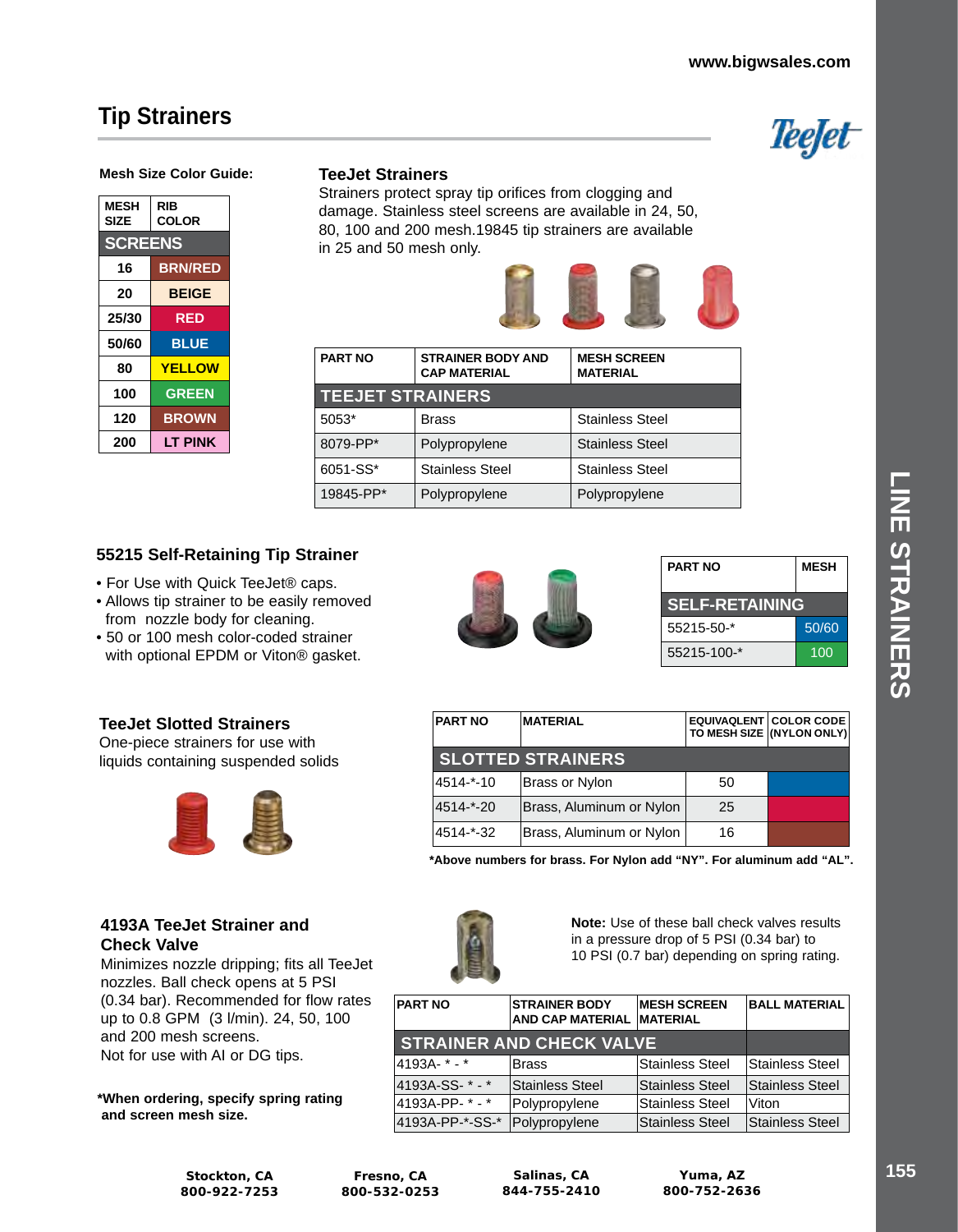

### **Line Strainers**



#### **Mesh Size Color Guide:**

| <b>MESH</b><br><b>SIZE</b> | RIB<br><b>COLOR</b> |  |
|----------------------------|---------------------|--|
| <b>SCREENS</b>             |                     |  |
| 16                         | <b>BRN/RED</b>      |  |
| 20                         | <b>BEIGE</b>        |  |
| 25/30                      | RED                 |  |
| 50/60                      | <b>BLUE</b>         |  |
| 80                         | <b>YELLOW</b>       |  |
| 100                        | <b>GREEN</b>        |  |
| 200                        | LT PINK             |  |

**NEW** 



### **AA122 Line Strainer**

The AA122 line strainer features a compact size that is well suited for small agricultural and turf sprayers. The AA122 is constructed of polypropylene head and bowl with stainless steel screen for excellent chemical resistance and is available with 1/2" or 3/4" (F) NPT pipe connections. The maximum pressure rating is 150 PSI (10 bar).



**Compact** Liquid Strainer

**LINE STRAINERS**

**PIPE CONN.**

AA122ML-QC-PP-\* QC 18 (68) AA122-1/2-PP-\* 1/2" 12 (45) AA122-3/4-PP-\* 3/4" 16 (60) AA122ML-1/2-PP-\* 1/2" 12 (45) AA122ML-3/4-PP-\* 3/4" 16 (60)

**STRAINER NUMBER**



**AA122-ML** Compact Liquid Strainer

**APPROX. FLOW RATE W/5 PSI (0.34 BAR) PRESSURE DROP IN GPM (L/MIN)**



**CP23174 CP45102**

| <b>MESH</b><br><b>SIZE</b> | <b>PART NO.</b> | <b>PRESSURE</b><br><b>PSI (BAR)</b> |
|----------------------------|-----------------|-------------------------------------|
|                            | <b>SCREENS</b>  |                                     |
| 50                         | CP45102-3-SSPP  | 150 PSI                             |
| 80                         | CP45102-4-SSPP  |                                     |
| 100                        | CP45102-5-SSPP  | (10 BAR)                            |

### **AA126 Flush-out Line Strainer**

- 200 PSI (14 bar) maximum pressure rating.
- Strainer head and bowl are made of glass-filled polypropylene w/EPDM gasket.
- Screens are made of 304 SS with color-coded polypropylene frames.
- Removable cap and O-ring for flush-out or self-cleaning operations.
- Integral mounting provision allows the strainer to be attached to machine using M8 or 5/16" diameter bolts.
- Available with 3/4", 1" NPT or BSPT (F) threads and 50 series flange fitting connections.
- Uses same screen as the AA124A line strainer.



| <b>STRAINER</b><br><b>NUMBER</b> | <b>PIPE/FLANGE</b><br>CONN. | <b>FLOW RATE W/5</b><br><b>PSI (0.34 BAR)</b><br><b>PRESSURE DROP</b> |  |  |
|----------------------------------|-----------------------------|-----------------------------------------------------------------------|--|--|
| <b>LINE STRAINERS</b>            |                             |                                                                       |  |  |
| AA126ML-3-*                      | 3/4"                        | 23 GPM<br>$(87$ l/min)                                                |  |  |
| AA126ML-4-*                      | 1"                          | 35 GPM<br>$(132$ l/min)                                               |  |  |

**AA126ML-3 or -4** \*Specify mesh size



**CP16903**

| <b>SCREEN</b>  | <b>MESH</b><br>SIZE* |
|----------------|----------------------|
| <b>SCREENS</b> |                      |
| CP16903-1-SSPP | 16                   |
| CP16903-3-SSPP | 30                   |
| CP16903-4-SSPP | 50                   |
| CP16903-5-SSPP | 80                   |
| CP16903-6-SSPP | 100                  |
| CP16903-7-SSPP | 200                  |

**INE STRAINERS LINE STRAINERS**

**Fresno, CA 800-532-0253**

**Salinas, CA 844-755-2410**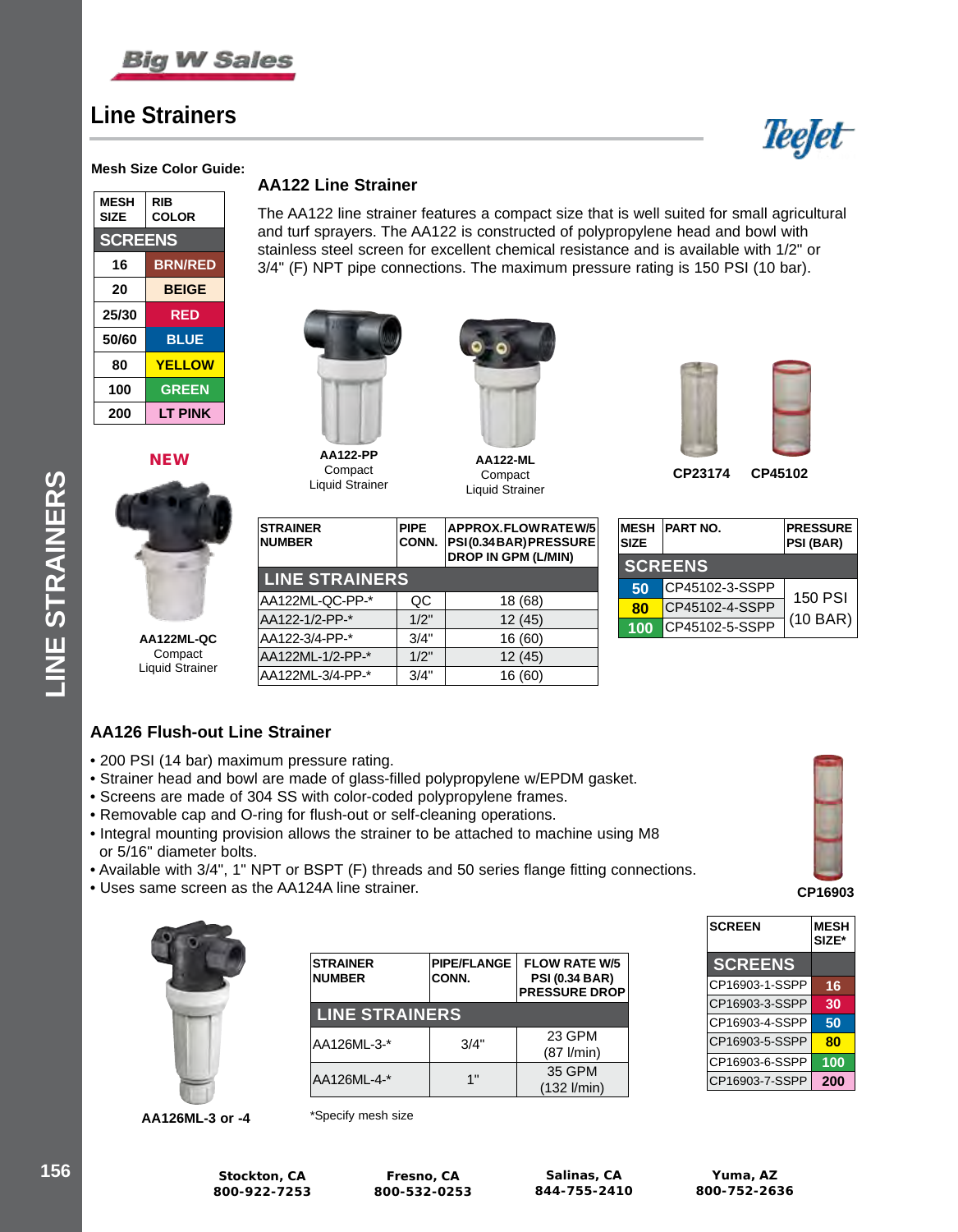### **www.bigwsales.com**

Teefet

### **Line Strainers**



| <b>MESH</b><br><b>SIZE</b> | RIB<br><b>COLOR</b> |
|----------------------------|---------------------|
| <b>SCREENS</b>             |                     |
| 16                         | <b>BRN/RED</b>      |
| 20                         | <b>BEIGE</b>        |
| 25/30                      | RED                 |
| 50/60                      | <b>BLUE</b>         |
| 80                         | <b>YELLOW</b>       |
| 100                        | <b>GREEN</b>        |
| 200                        | I T PINK            |

### **AA126 Flush-out Line Strainer**

- 200 PSI (14 bar) maximum pressure rating.
- Strainer head and bowl are made of glass-filled polypropylene w/EPDM gasket.
- Screens are made of 304 SS w/color-coded polypropylene frames.
- Removable cap and O-ring for flush-out or self-cleaning operations.
- Integral mounting provision allows the strainer to be attached to machine using M10 or 3/8" diameter bolts.
- Available with 1-1/4", 1-1/2" NPT or BSPT (F) threads and 75 series flange fitting connections for easy assembly.
- Uses same screen as the AA124A line strainer.





CP15941-6-SSPP **200 AA126ML-5 or -6**

| <b>STRAINER</b><br><b>NUMBER</b> | <b>PIPE/FLANGE</b><br><b>CONN.</b> | FLOW RATE W/5 PSI (0.34<br><b>BAR) PRESSURE DROP</b> | <b>SCREEN</b>   | <b>MESH</b><br>SIZE* |
|----------------------------------|------------------------------------|------------------------------------------------------|-----------------|----------------------|
| <b>LINE STRAINERS</b>            |                                    |                                                      |                 |                      |
| AA126ML-5-*                      | $1 - 1/4"$                         | 59 GPM                                               | ICP15941-3-SSPP | 50                   |
|                                  |                                    | $(223 \text{ I/min})$                                | ICP15941-4-SSPP | 80                   |
| AA126ML-6-*                      | $1 - 1/2"$                         | <b>77 GPM</b>                                        | ICP15941-5-SSPP | 100                  |
|                                  |                                    | (291 l/min)                                          | ICP15941-6-SSPP | 200                  |

Strainer heads are available in polypropylene, nylon, aluminum and cast iron. Bowl materials include polypropylene or nylon. Each strainer includes stainless steel screen (with polypropylene frames on 3/4" to 1-1/2" pipe sizes).

Maximum temperatures up to 38°C/100°F. Viton® O-ring seal supplied with 3/4" and 1" Nylon models; EPDM supplied with 3/4" and 1" polypropylene models; Buna-N gaskets supplied with 1-1/4" and 1-1/2" sizes. Viton optional.

| <b>STRAINER</b><br><b>NUMBER</b> | <b>PIPE</b><br>CONN. | FLOW RATE W/5 PSI (0.34<br><b>BAR) PRESSURE DROP</b> | <b>PRESSURE SCREEN</b><br><b>RATING</b> |                 | <b>MESH</b><br>SIZE* |
|----------------------------------|----------------------|------------------------------------------------------|-----------------------------------------|-----------------|----------------------|
| <b>LINE STRAINERS</b>            |                      |                                                      |                                         |                 |                      |
|                                  |                      |                                                      |                                         | CP16903-1-SSPP  | 16                   |
|                                  |                      |                                                      |                                         | CP16903-2-SSPP  | 20                   |
| AA124A-3/4-AL-*                  | 3/4"                 | 23 (87)                                              |                                         | CP16903-3-SSPP  | 30                   |
|                                  |                      |                                                      | 150(10)                                 | ICP16903-4-SSPP | 50                   |
|                                  |                      |                                                      |                                         | CP16903-5-SSPP  | 80                   |
| AA124A-1-AL-*                    | 1"                   | 34 (129)                                             |                                         | CP16903-6-SSPP  | 100                  |
|                                  |                      |                                                      |                                         | CP16903-7-SSPP  | 200                  |

**\* = Mesh Size (B) = BSPT**



**CP16903**



**AA124A-AL**